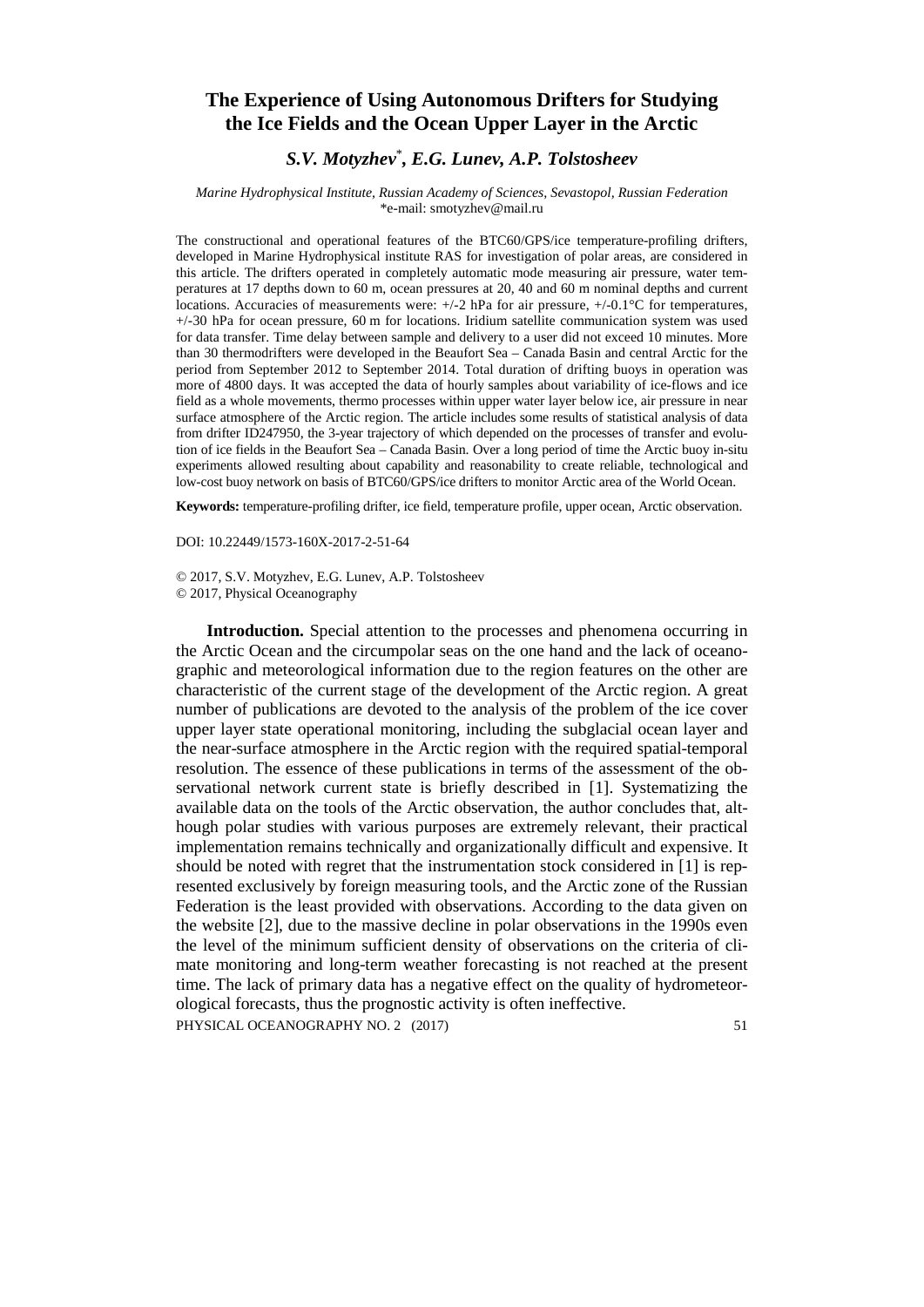For all these reasons, the urgency of the goal of the operative complex monitoring of the atmosphere – ice – ocean Arctic system setting becomes apparent. To a certain extent, the solution of this problem is related to the works of Marine Hydrophysical Institute (MHI) of the Russian Academy of Sciences on the development of drifter observation technology methods and tools and their reduction to the practice of research in the Arctic region of the World Ocean. In the present paper the specialized MHI drifters intended for use in the polar conditions are considered and certain results of long-term *in situ* drifter experiments carried out in the Arctic Ocean and the circumpolar seas are given. The materials are aimed at substantiating the possibility and feasibility of constructing a reliable, technological and costeffective drifter observational network as an integral part of a stable system of the Arctic region operational observations.

**Features of drifter technology of the Arctic region observations.** In the past two decades the autonomous drifting data collection platforms (surface drifters) have become the main source of systematic operative contact information on the ocean upper layer state and the near-water atmosphere. The data is transmitted to the users through the channels of *Argos* or *Iridium* satellite communication systems. Since 2008 a permanent observational network consisting of 1.250 drifters of various modifications (this provides an average spatial resolution of  $500 \times 500$  km) is maintained in the World Ocean. Drifting buoy of SVP type developed in early 1990s within the framework of the *World Climate Research Programme* (*WCRP*) is a basic component of drifter observational network.

During the last 15 years MHI made a significant contribution to the drifter technology development. The research carried out at the Institute is aimed at maintaining a standard observational network and, mainly, at creating new drifter environment monitoring tools and introducing them into the practice of the World Ocean observations.

A direction oriented towards the creation of methods and tools for Polar Regions observation is developed within the framework of drifter technology in MHI since 2008. Technical and methodological solutions implemented in the first polar drifter experiments and having passed long-term tests in the Arctic conditions were the basis for the development of specialized autonomous tools for the research of water column and the ice cover of the Arctic and methods of their application. Wide range of developments performed to date is represented by two main modifications: satellite radiobeacons and temperature-profiling drifters. Satellite radiobeacons are intended for operational monitoring of ice feature (icebergs, glaciers) trajectories, temperature-profiling drifters – for operational monitoring of thermal processes in the upper (including the subglacial) ocean layer and long-term observations over ice fields in the Arctic Ocean and the polar seas. Both modifications suggest the possibility of air pressure measurements.

Regardless of the types of devices, all the stages of their development, production and testing were subject to the following general principles: simplicity of delivery and no special preparation technology for the deployment; long-term reliability of metrological and operational characteristics for the autonomous operation under the conditions of the Arctic region factors effect; relatively low cost. It was this approach that provided a development of a globally competitive stock of polar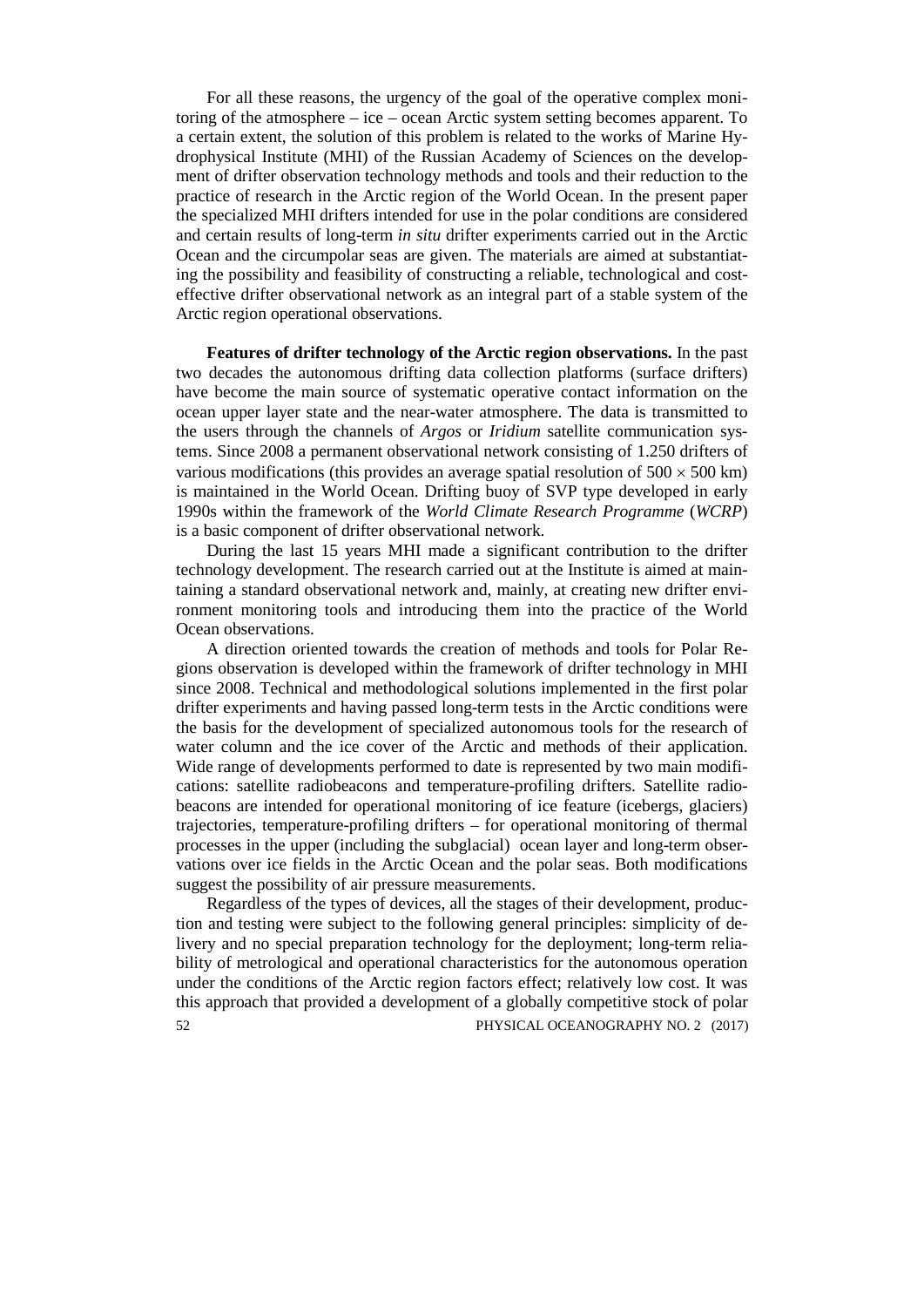research tools. Further, the structural and operational features of thermoprofiling drifters and some results of their application are considered in more detail.

**Temperature-profiling drifters for the research of Arctic region of the World Ocean** ("ice" thermodrifters) are the modification of temperature-profiling quasi-Langrangian drifter *SVP*-*BTC*80/*GPS* [4] developed in MHI in 2004. To date, the technology of research using the thermodrifters has become a permanent component of modern system of the ocean operational observations.



The design of "ice" thermodrifter of *BTC*60/*GPS*/*ice* type is represented in Fig. 1. A spherical body (of 41 cm diameter) contains a secondary converter with an air pressure measurement module, a *GPS* global positioning receiver, *Iridium* satellite communication system modem, barometric port and the batteries. A thermo-line (into which temperature and hydrostatic pressure sensors are integrated) of 60 m length is connected to the bottom of the body.

Thermal line informational-measuring system is implemented on the basis of *MicroLAN* network standard [5]. Integral digital thermometers of DS18B20 (Dallas Semiconductor) type are used as temperature converters in it. *MicroLAN* network standard supports the exchange protocol and provides power to all thermal line sensors on a single "twisted pair" bus line which minimizes the transverse size of the thermal line and thereby reduces its hydrodynamic resistance. The diameter of the thermal line does not exceed 13 mm, the diameters of the bodies of temperature and hydrostatic pressure sensors are 20 and 40 mm, respectively. Such dimensions of the thermal line (while the drifter total mass is under 30 kg) significantly simplify drifter delivery and deployment. This is of a great importance for the studies in the polar conditions. Drifter design provides the possibility of its setting both on the ice and on the open water surface with a subsequent freezing of the drifter body and the upper part of the thermal line into the ice.

**Fig. 1.** The design of BTC60/GPS/ice "ice" thermosdrifter (the distance between the sensors is in meters)

In *BTC*60/*GPS*/*ice* thermodrifter modification air pressure, water temperature at the horizons given in Fig. 1, hydrostatic pressure at 20, 40 and 60 m horizons and coordinates are measured. Air pressure measurement errors are less than 2 hPa, the ones of the temperature – 0.1°С, hydrostatic pressure errors – 30 hPa, the ones of

the coordinates – 50 m. The measurements of all the parameters are carried out at the beginning of each hour. The measurement results are transmitted in the messages via the *Iridium* satellite communication system. Message delivery delay does not exceed 10 min.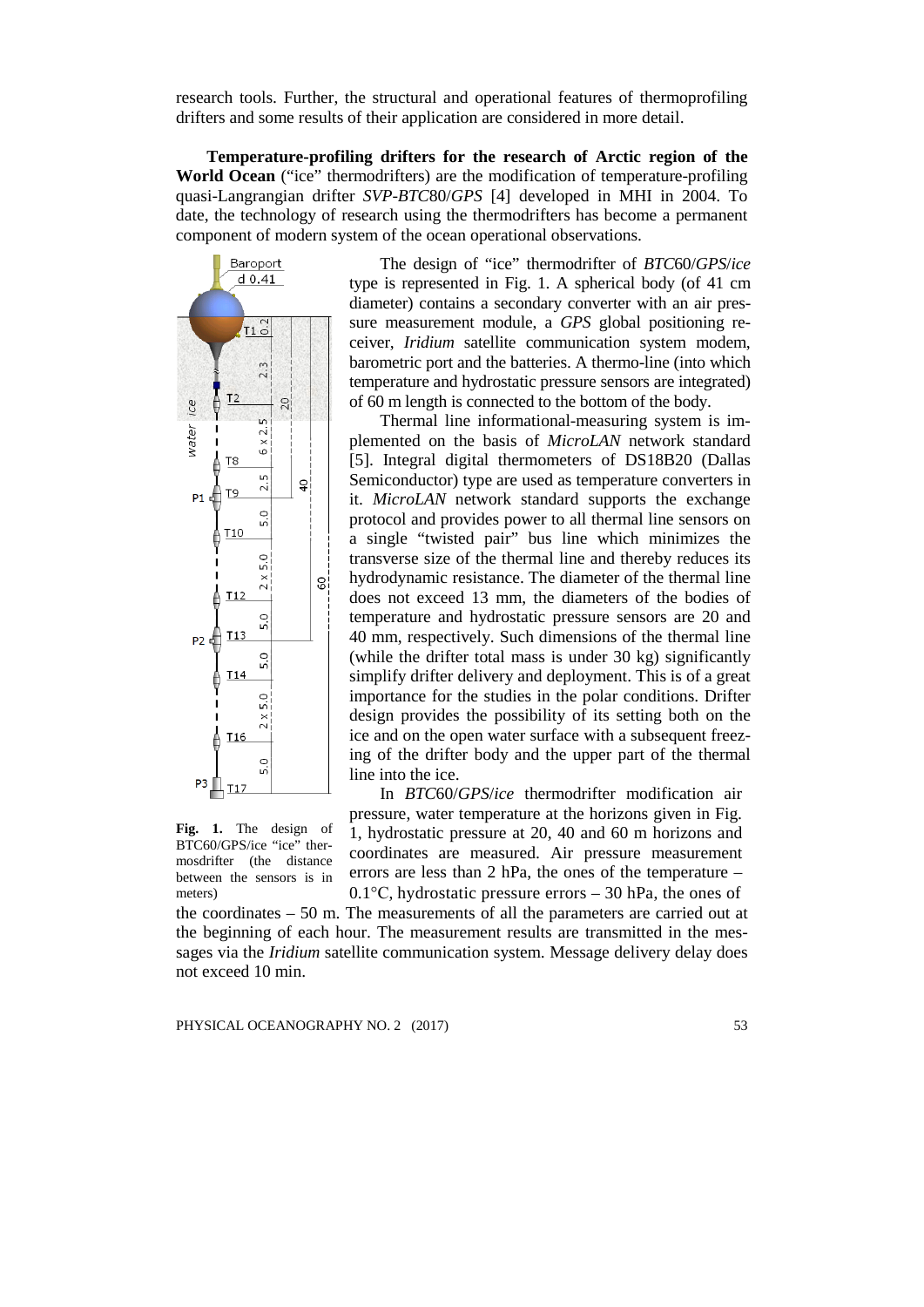Note that the mentioned measurement horizons should be considered as nominal ones. Real values of the horizons may differ from the nominal ones due to thermal line vertical deviations which are caused by the differences between the velocity of the body drift (the velocity of ice field drift) and the velocities of currents at the profiling depths. The data of hydrostatic pressure sensors allow us to assess the real geometry of thermal line and, consequently, vertical displacement of horizons of temperature sensors position. *BTC*60/*GPS*/*ice*/1*ps* modification is different in that hydrostatic pressure is measured only at the end of the thermal line (60 m nominal horizon). In this case the real positions of the temperature measurement horizons are assessed by solving the problem of the cable equilibrium in a steady flow [6].

From September 2012 to September 2014 more than 30 thermodrifters developed in MHI were deployed in the Arctic. Thermodrifters were mainly applied within the framework of *UpTempO* project (University of Washington, USA) [7] of *International Arctic Buoy Program* (*IABP*). The operational systematic contact observations of the thermal variability of the upper (including the subglacial) ocean layer and the near-water atmosphere in the polar region are the aim of the project. The tasks of *UpTempO* project were determined by two regions of the drift-monitoring greatest intensity: the Beaufort Sea – the Canadian Basin and the Central Arctic. The trajectories of thermodrifters and detailed statistical information on the results of their application in the project are given in [8].

Further, some of the most interesting results, in our opinion, of thermodrifter monitoring of ice field motion characteristics and thermal variability of the upper subglacial ocean layer are considered. The results of long-term monitoring of near-surface atmosphere layer pressure field over the Arctic region are considered in detail in [9].

**Visual analysis of drift trajectories.** In the experiments on *UpTempO* project almost all the drifters were deployed in August – September 2012 and 2013, i.e. in periods when the Arctic ice cover usually reaches the annual minimum. 15 ther-modrifters (total duration of drifts is more than 3000 days) were deployed in the Beaufort Sea – the Canadian Basin, 5 – in the Central Arctic (more than 1800 days of drifts).

The trajectories of thermodrifters (their drift was completely or mostly determined by the ice field drift) are given in Fig. 2. Ice conditions as at time of deployment (September 2013 and September 2014) are marked in white color in the same figure.

In the Beaufort Sea – the Canadian Basin the trajectories of drifters (Fig. 2, *a, b*) were determined by the processes of ice formation transport in the Beaufort Gyre. The trajectories of *ID*242970, *ID*244950, *ID*245950 (2013) and *ID*236150 (2014) drifters reproduced the anticyclonic ice motion around the periphery, the ones of *ID*238150 and *ID*239180 drifters (2014) – in the central part of the gyre. Here and further, after the drifter number the year of its deployment is given in the brackets. *ID*245960 drifter (2013) moved in the ice field from the West to the East through the central part of the gyre, and *ID*242840 drifter (2013) trajectory was determined by the movement of ice from the central part of the gyre to its eastern tip. The similarity of *ID*242970 (2013) and *ID*236150 (2014) drifter trajectories demonstrates the inter-annual repeatability of the ice fields motion characteristics in the region of drifts.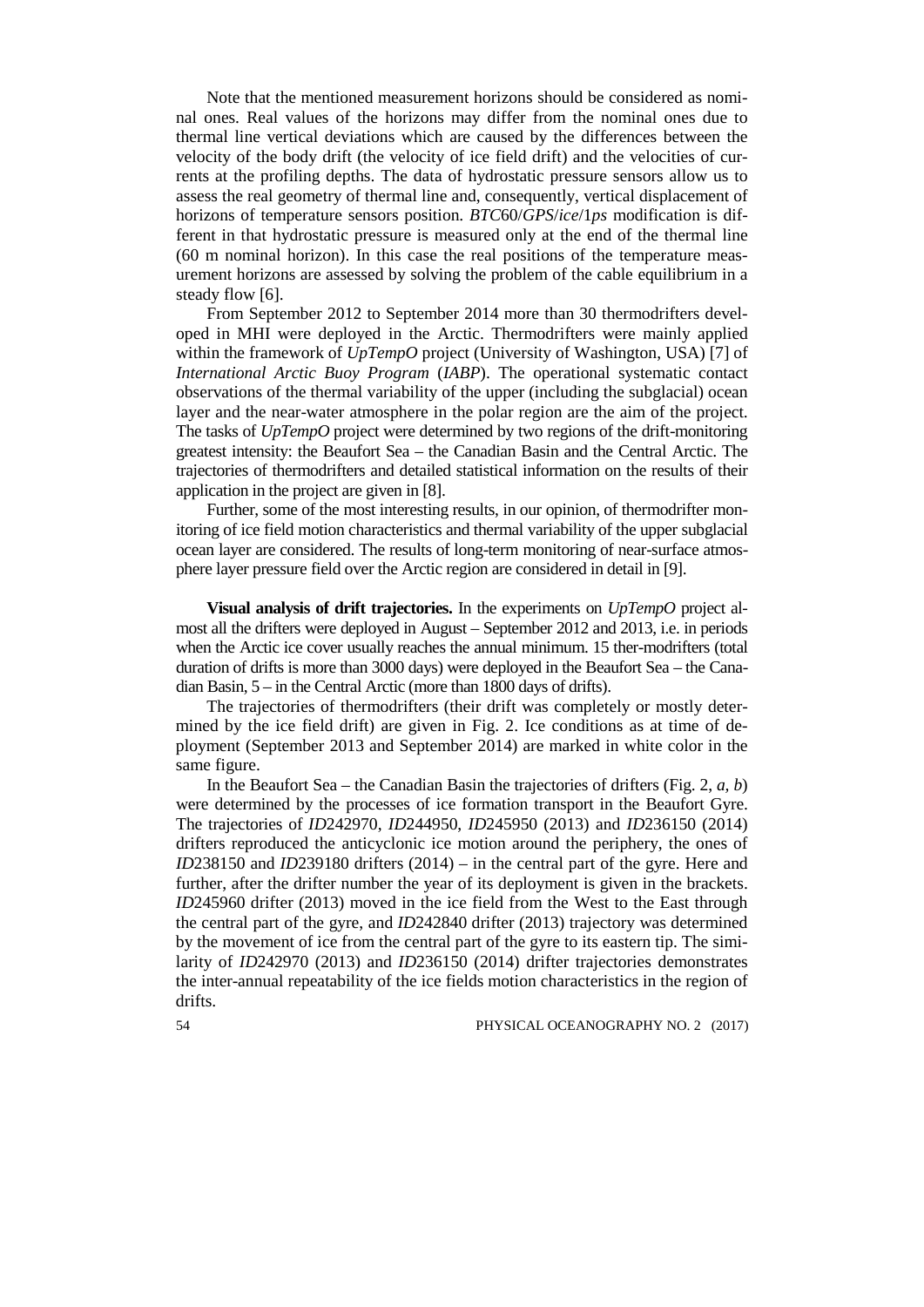The trajectories of *ID*242970 and *ID*244950 (2013) drifters reproduced the processes of the ice field convergence. At the initial sites drifters moved along different trajectories in the second half of August. Their trajectories almost coincided on August 31. Until the end of February 2014 when *ID*244950 drifter stopped the data transfer, the drift of both drifters was determined by the movement of consolidated ice field.



**Fig. 2.** Drift trajectories of MHI temperature-profiling drifters in the Beaufort Sea – the Canadian Basin. The beginning of the drift: *a* – in August – September 2013; *b* – in August – September 2014. The same is for the Central Arctic: the beginning of drift took place in August – September 2013 (*c*). *ID*233150 drifter was deployed in September 2014

The initial sections of the trajectories of *ID*236150 and *ID*237170 drifters (2014) illustrate the method of their placement on the open water surface with the subsequent freezing of the drifter body and the thermal line upper part into the ice. The drifters were deployed on September 6 and 14 on the ice-free surface of the sea and drifted to the North until mid-October. Approximately on October 15th both drifters froze into the ice and then they moved in the ice fields.

The trajectory of *ID*245950 drifter (2013), which had been fully operable for almost three years, turned out to be the longest. The drift results are considered in more detail below.

In the Central Arctic (Fig. 2, *c*) the trajectories of *ID*246740, *ID*246950, *ID*247800 (2013) and *ID*233150 (2014) drifters were determined by the processes of ice field transarctic transport. At a significant spatial separation of the first three drifters, one can trace the similarity of their trajectories. This indicates the impact of common factors on the drift characteristics.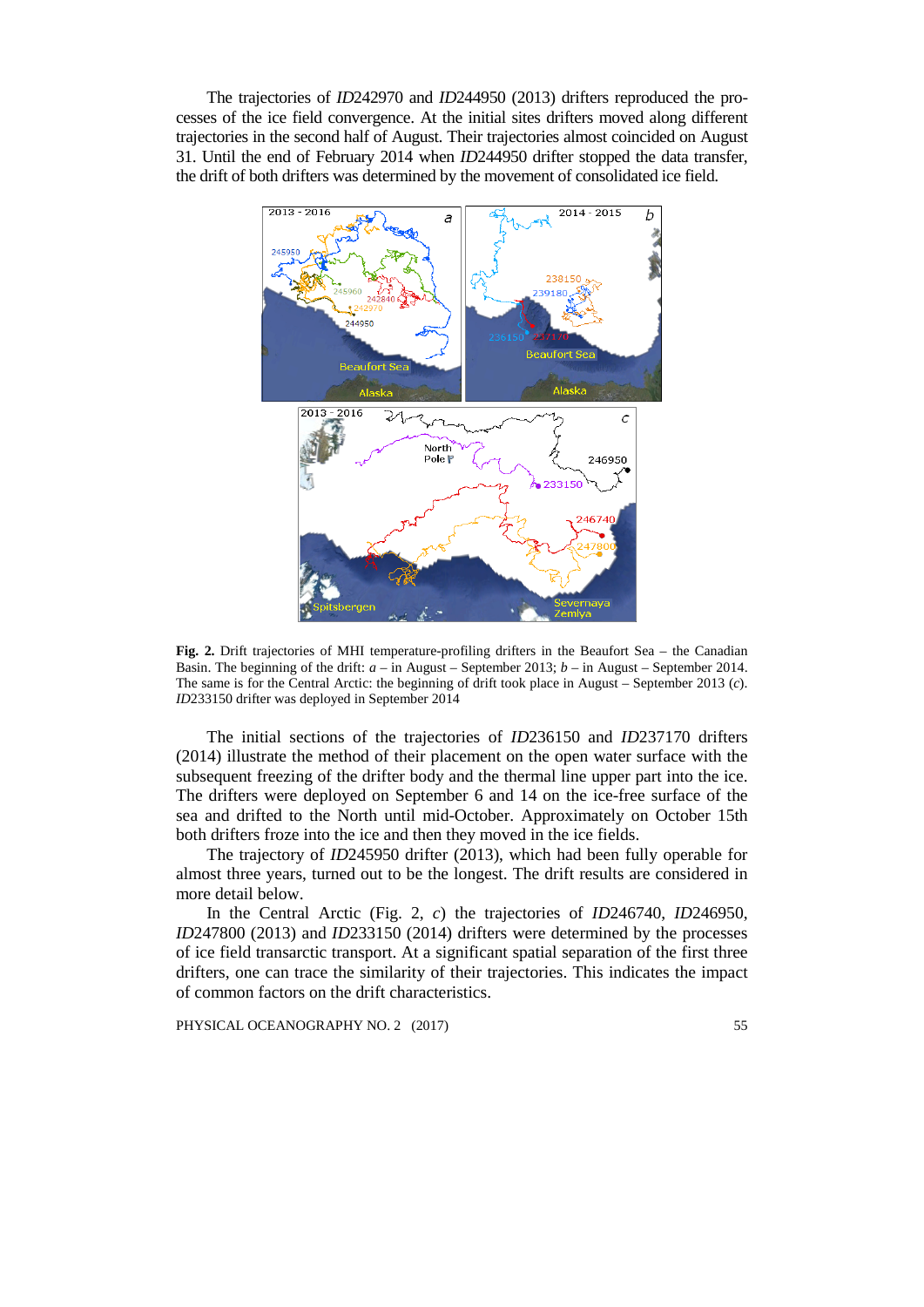**Statistical analysis of trajectories.** Before turning to the consideration of methodology and the results of the analysis it is necessary to make explanations related to the features of drifter operation under polar conditions. As it was mentioned before, the measurements of all parameters and data transfer are performed at the beginning of each hour. However, in some cases not all data is delivered to the user. The omissions are mainly due to the shielding of the drifter body by the snow or (and) its too large inclination. The latter is possible when setting the drifter on the open water with the subsequent uncontrolled freezing into the ice (*ID*236150 and *ID*237170 drifters). Therefore, to obtain statistically significant estimations only the data of those drifters whose time series of coordinated contained no more than 15 % of omissions and the greatest durability of the missed data did not exceed 4 h were considered. Statistical characteristics of the ice field motion were assessed by the trajectories obtained by linear interpolation of such series for 1 h interval.

Statistical characteristics of drifts were calculated by the coordinates of drifters measured by built-in *GPS* receivers with  $\Delta$ <sub>*S*</sub> ≤ 50 m error. With  $\tau = 1$  h time interval between the measurements the error of drift velocity assessment is

$$
\Delta V = \frac{\sqrt{2} \Delta_S}{\tau} \leq 2 \, \text{cm/s} \, .
$$

The trajectory of *ID*245950 drifter which was installed on the water surface on August 30, 2013 and frozen into the ice by October 11 is given in Fig. 3, *a*. Over the next almost three years the drifter was fully operable and this allowed us to obtain unique data series on the processes of transport and evolution of ice formations, the variability of atmospheric pressure and the thermal structure of the upper layer (including the subglacial one) of the sea. The power supply life ended on August 16, 2016 and the drifter stopped the data transmission.

In 1082 days the drifter passed 8926 km. Average drift velocity made up 0.1 m/s, the maximum one  $-$  0.8 m/s (16.07.2016, 5:00).

Time series of data obtained for the entire duration of the drifter operation were divided into seasonal blocks "winter" and "summer" for the further analysis. "Winter" blocks contain the data obtained while drifting in the ice field with a high ice concentration (compact ice), "summer" blocks – on a freely floating ice floe or in the open water. The belonging of data to one or another season was determined by the drifter body temperature and  $D<sub>v</sub>(t)$  sliding dispersion of high-frequency drift velocity component. The sliding dispersion was assessed in the following way. From the time series of the velocity, calculated from the coordinates of the drifter, relatively high-frequency mesoscale fluctuations were distinguished. From the velocity time series calculated by the drifter coordinates relatively high-frequency mesoscale fluctuations were singled out. Butterworth filter of higher frequencies with 0.85  $f_i$  cut-off frequency where  $f_i$  is a frequency of inertial oscillations, nominal value of which made up ~ 1/12.2 cycle/h at the considered drift section, was applied. The filtering was carried out using the *filtfilt* function implemented in the *Matlab* environment, which allows one to compensate the phase shift (introducing during the normal filtration) by bi-directional signal processing, i.e. without adding a time delay to the filtration result.  $D<sub>V</sub>(t)$  sliding dispersion of drift velocity was estimated according to the time series thus obtained for the "window" of 5 days width with 1 h shift. The assessment results are represented in Fig. 3, *b*. The graph of time series of *SST* drifter body temperature is also given there.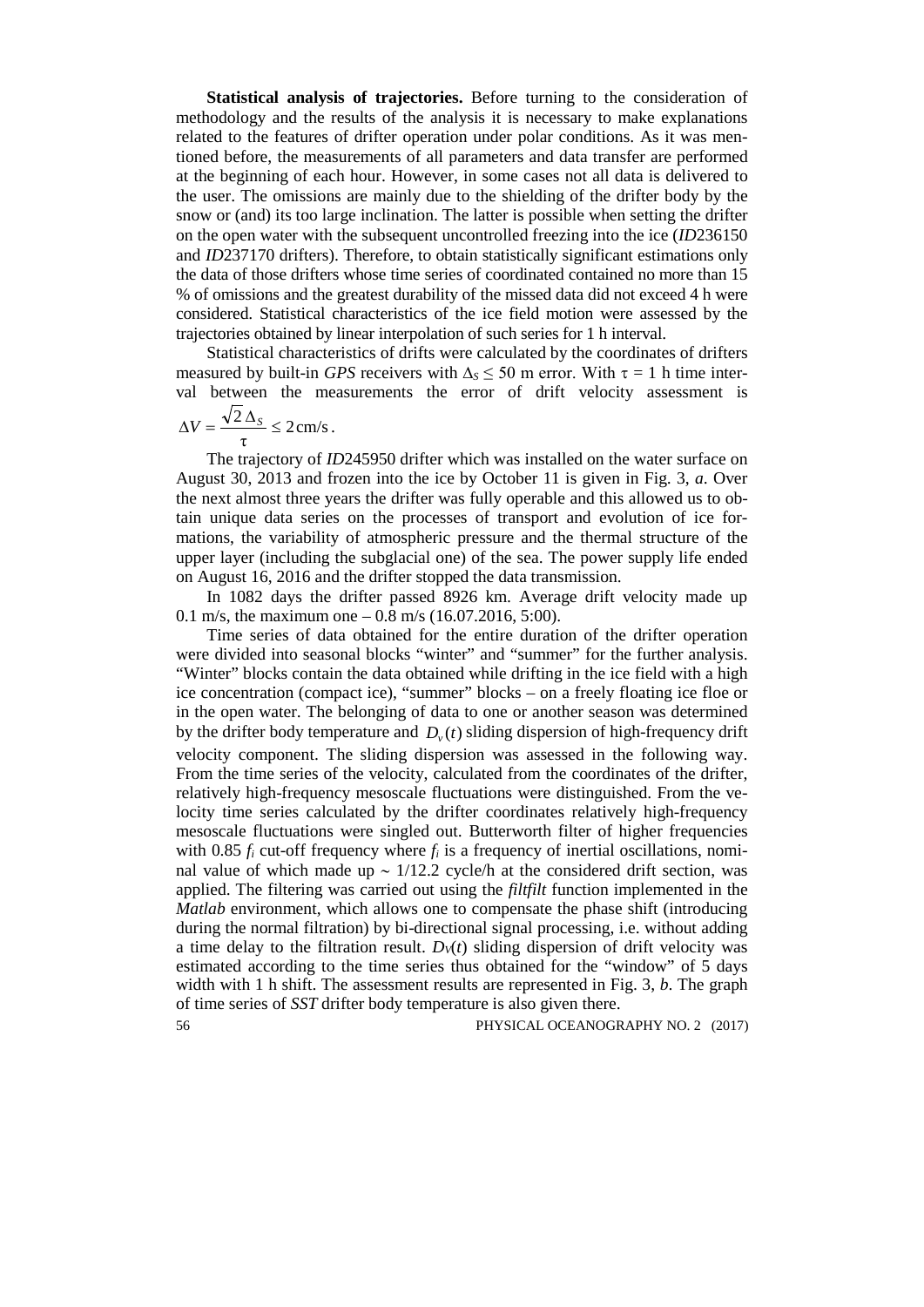

**Fig. 3.** Trajectory (*a*), sliding dispersion  $D_V(t)$  of drift velocity and *SST* body temperature (*b*) according to data of *ID*245950 drifter. The trajectory sections related to "winter" seasons are denoted in green, the ones for the "summer" seasons – in red. The white color on the map (*a*) indicates the ice situation for the deployment time (September 2013)

It was assumed that small values of the sliding velocity dispersion at a drifter body temperature below  $-1.8$  °C (the freezing point of the Arctic waters) correspond to the sections of the drifter movement in an ice field with a high ice concentration, higher dispersion values at a drifter body temperature above  $-1.8$  °C – to the sections of a drifter movement on a free floating ice floe or in the open waters. In Fig. 3, *a* trajectory fragments relating to the "summer" season are represented in red, the ones relating to "winter" season – in green.

The duration of data series in all the sections under consideration provide statistically significant estimation of drift characteristics in the mesoscale and synoptic ranges.

Frequency structure of velocity component fluctuations was estimated according to power spectral densities (PSD) which were calculated using the method of averaging the modified periodograms or the Welch method. Initial time series of data was divided into overlapping segments, and the data of each obtained segment was multiplied by the Parzen window function. The modified periodograms were calculated for the segments weighed in this way. The obtained PSD estimation is a result of averaging of periodograms of all segments. Such method provides smooth PHYSICAL OCEANOGRAPHY NO. 2 (2017) 57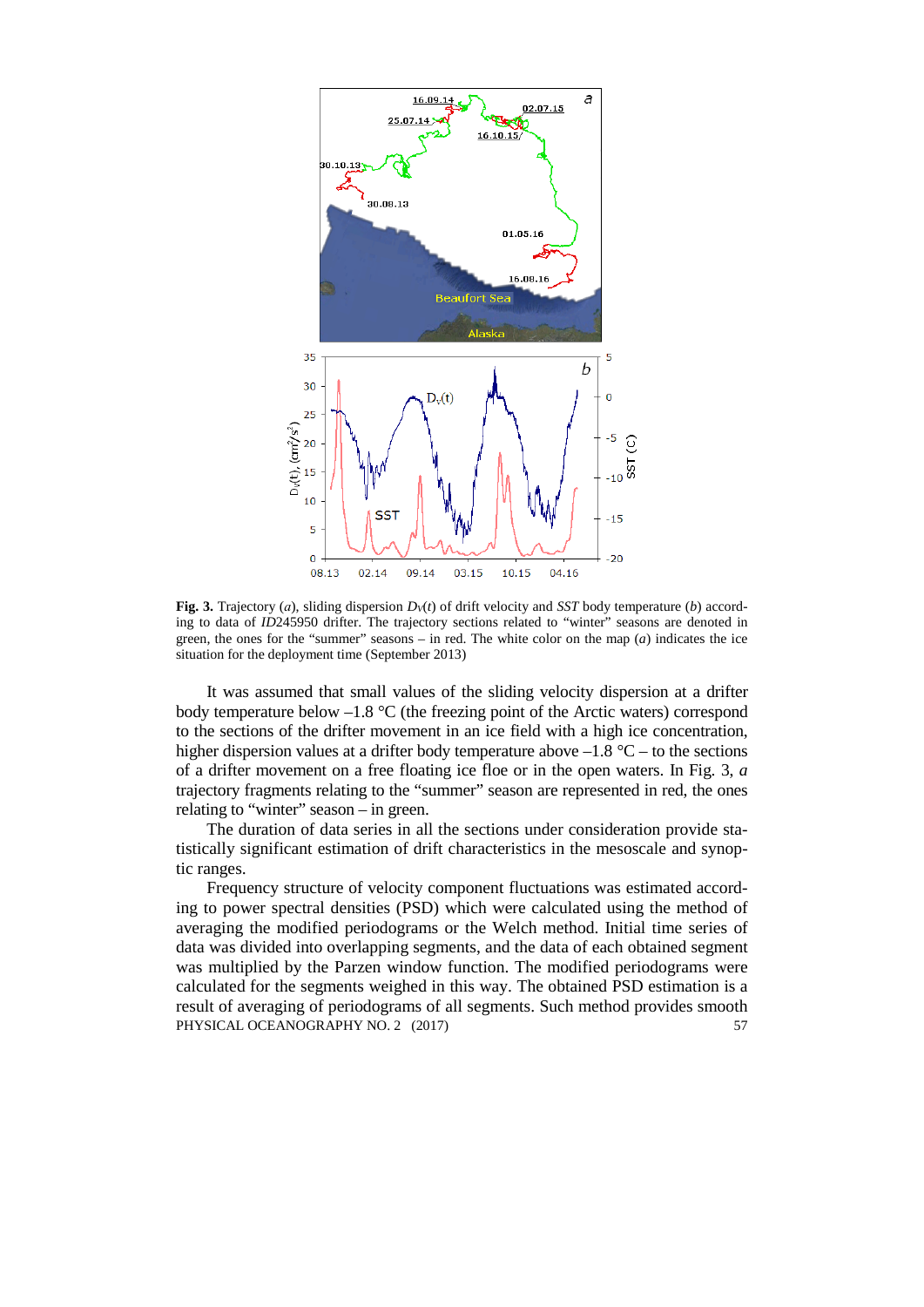and statistically stable estimates for a finite data series. PSD assessment of was carried out according to the program implemented in *Matlab* environment using *pwelch* function.

When assessing PSD in the mesoscale range of variability, it is necessary to take into account the fact that the frequencies of inertial oscillations at the drift latitudes are comparable with  $f<sub>S</sub>$  frequency of semidiurnal tidal oscillations and it is problematic to solve them even at the small values of the degree of freedom. The difference between these two types of oscillations can be found using the method of rotational components. The method allows us to divide the velocity vector into the components of clockwise and counterclockwise rotation directions. The first ones correspond to negative, the second – to positive frequencies. Power spectral densities of these components were calculated using the Fourier transform by the following formula:

$$
P(f) = \frac{1}{N} \left\{ \sum_{t=t_0}^{t_1 - \Delta t} e^{-i 2\pi f t} \left[ u(t) + iv(t) \right] \right\}^2,
$$

where *N* is a number coordinate measurements at  $t_0 - t_1$  time interval; ∆*t* is a discreteness of measurements;  $f$  is a frequency;  $u(t)$ ,  $v(t)$  are the velocity components according to the drift data at the same time interval.

PSD  $P_{cw}(-f)$  and  $P_{ccw}(f)$  components of velocity vector (calculated by this formula for the section of *ID*245950 drifter trajectory over 16.09.2014 – 02.07.2015 period (Fig. 3, *a*)) corresponding to the clockwise and counterclockwise rotation directions are represented in Fig. 4.



**Fig. 4.** The graphs of PSD  $P_{cv}(-f)$  and  $P_{cv}(f)$  components of velocity vector according to the data of *ID*245950 drifter at the trajectory section given in Fig. 3, *a* (16.09.2014 – 02.07.2015),  $f_s$  $= 2$  cycle/day

PSD graphs are plotted with regard to *f* frequency modulus and contain two statistically significant local maxima. The maximum on the 2 cycle/day negative frequency is due to both inertial oscillations (their frequency at the middle latitude of the drift section under consideration makes up  $\sim 1.98$  cycle/day) and semidiurnal tidal oscillations. The maximum on the 2 cycle/day positive frequency (its power is 20 dB less than the one of the maximum on the negative frequency) is only due to tidal oscillations. Assuming tidal oscillation power maxima independence from the frequency sign, one may suppose that the maximum on the negative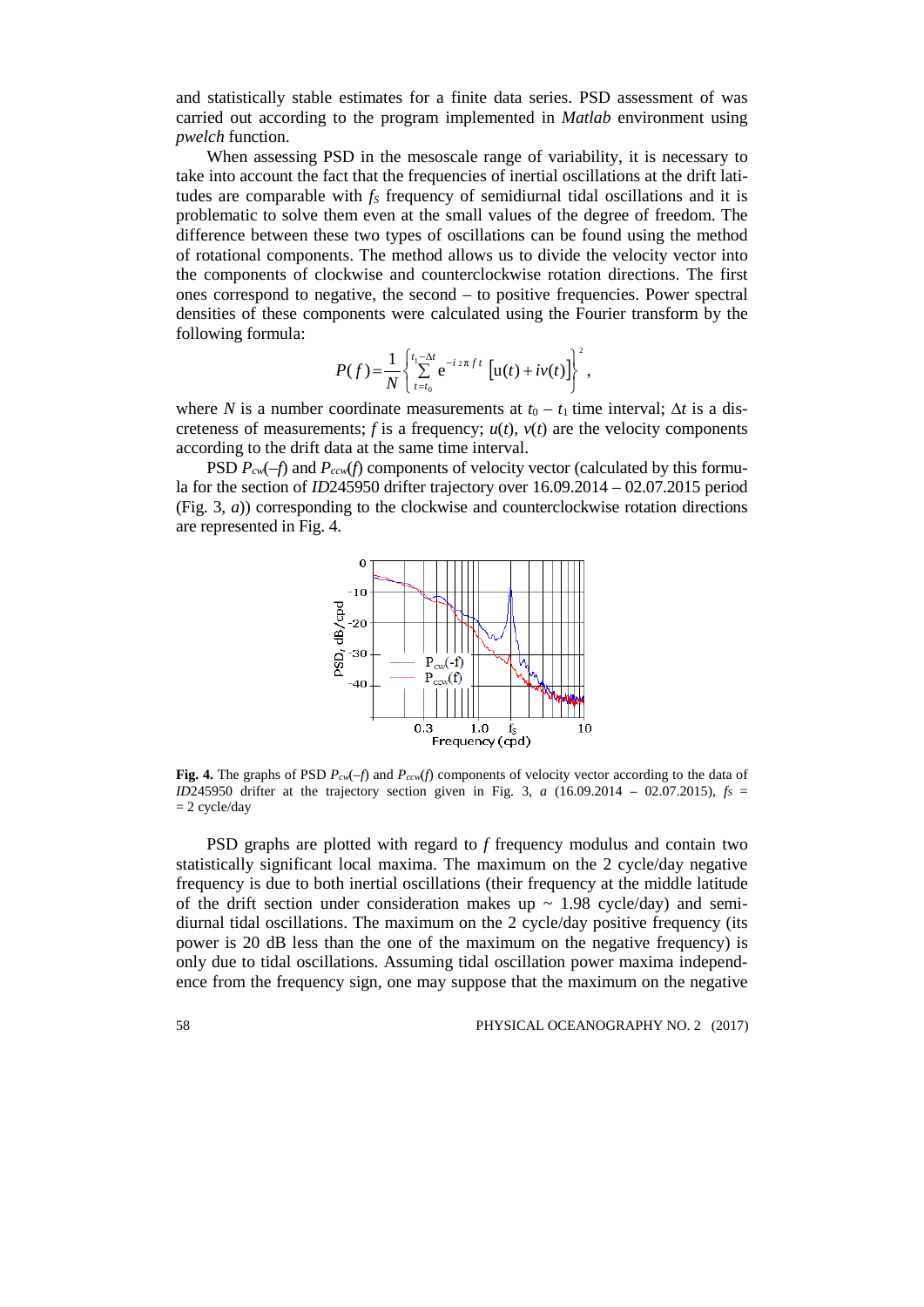frequency is mainly due to the energy of inertial oscillations. The estimates of PSD components of drift velocity given below were obtained under this assumption.

Long-term series of drifter coordinate measurements provide a statistically significant estimation of inter-seasonal and interannual variability of drift energy characteristics. To assess the synoptic variability of high-frequency velocity oscillations, the entire drift trajectory was divided into monthly fragments according to which monthly estimates of PSD components of drift velocity were calculated. When calculating the spectral characteristics time series were divided into 6 overlapping segments. Overlapping coefficient of the segments made up 50 %. As a result, statistically significant estimations of PSD were obtained for each month, the confidence intervals of which at 20 degree of freedom with a probability of 0.95 fall within (0.36 – 0.84)⋅PSD limits.

Monthly energy characteristics of drift in the mesoscale variability range were compared by the parameter  $\eta = S(f_i)/S(f_L)$  – the relation of PSD local maximum amplitude in the proximity of  $f_i$  inertial frequency to the PSD value on  $f_L = 0.8f_i$ frequency. The results of calculations performed according to *ID*245950 drifter data are shown in Fig. 5.



**Fig. 5.** Time series of <sup>η</sup> parameter according to *ID*245950 drifter data (explanations are given in the text)

It is obvious from the graph that mesoscale variability of drifter motion energy characteristics has a pronounced seasonal dependence and η parameter may be considered as a quantitative measure that characterizes the degree of ice formations concentration.

For singling out the synoptic components, time series of the coordinates were filtered using a low-frequency Butterworth filter with 0.2 cycle/day cutoff frequency. The filtering was carried out in the same way as described above. The distances monthly covered by the drifter (with no regard to high-frequency circulations) were calculated according to "synoptic" drifter trajectory (Fig. 6, *a*) obtained as a result of filtering. Temporal variability of such distances is shown in Fig. 6, *b*.

As is obvious from the graph, minimum monthly distances in the synoptic range were recorded in March 2014 (29 km/month), October 2014 (20 km/month), March 2015 (15 km/month) and in June 2016 (26 km/month). The minimums that took place in March are due to drift conditions in the consolidated ice field and the ones that took place in October and June are due significant contribution of mesoscale range circulations to the drift trajectory, which is confirmed by high values of  $\eta$  parameter for these months (Fig. 5).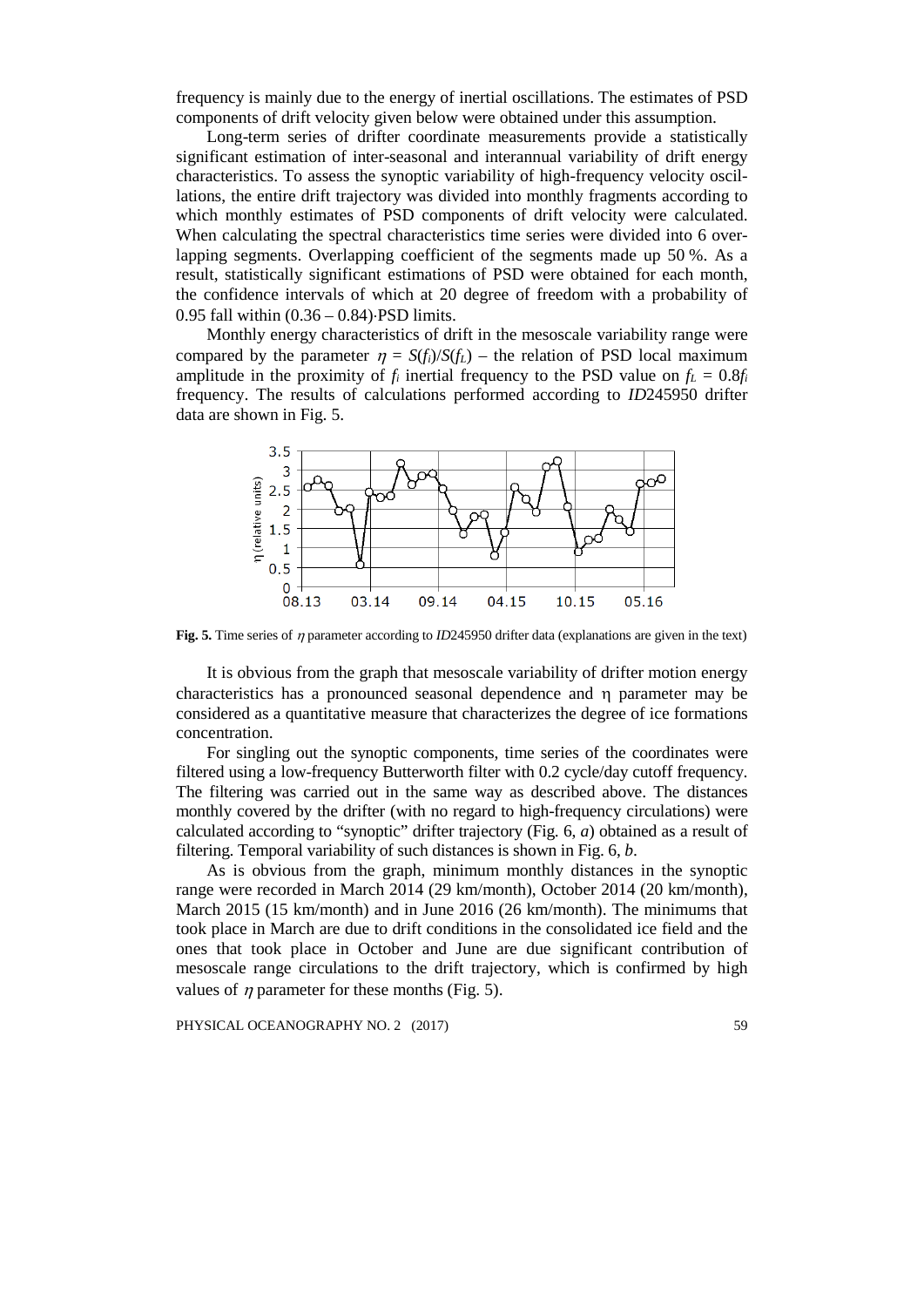

**Fig. 6.** Trajectories of *ID*245950 drifter before (thin line) and after (thick line with markers) lowfrequency filtering (*a*) and time series of monthly distances by the trajectory after low-frequency filtering (*b*). Temporal interval between the markers makes up 1 month

As is obvious from the graph, minimum monthly distances in the synoptic range were recorded in March 2014 (29 km/month), October 2014 (20 km/month), March 2015 (15 km/month) and in June 2016 (26 km/month). The minimums that took place in March are due to drift conditions in the consolidated ice field and the ones that took place in October and June are due significant contribution of mesoscale range circulations to the drift trajectory, which is confirmed by high values of *n* parameter for these months (Fig. 5).

Statistical information on the experiment carried out in 2013 – 2015 in the Central Arctic (drifter trajectories are represented in Fig. 2, *c*) is given in the table. In terms of providing the observation effectiveness, an attention should be paid to "duration/distance" column. Comparative analysis reveals the fact that according to representativeness of time series of systematic operative monitoring data the effectiveness of *BTC*60/*GPS*/*ice* "ice" drifter application is significantly higher than the one of any modern contact tool for studying the Polar Regions. Data transmission channels reliability assessments are also given in the table: the users received at least 98 % of the results of measurements carried out with 1 h interval. This also applies to the results of drifter coordinates measurements according to data of builtin *GPS* receivers. This provided statistically significant assessments of Langrangian characteristics of ice field drifts.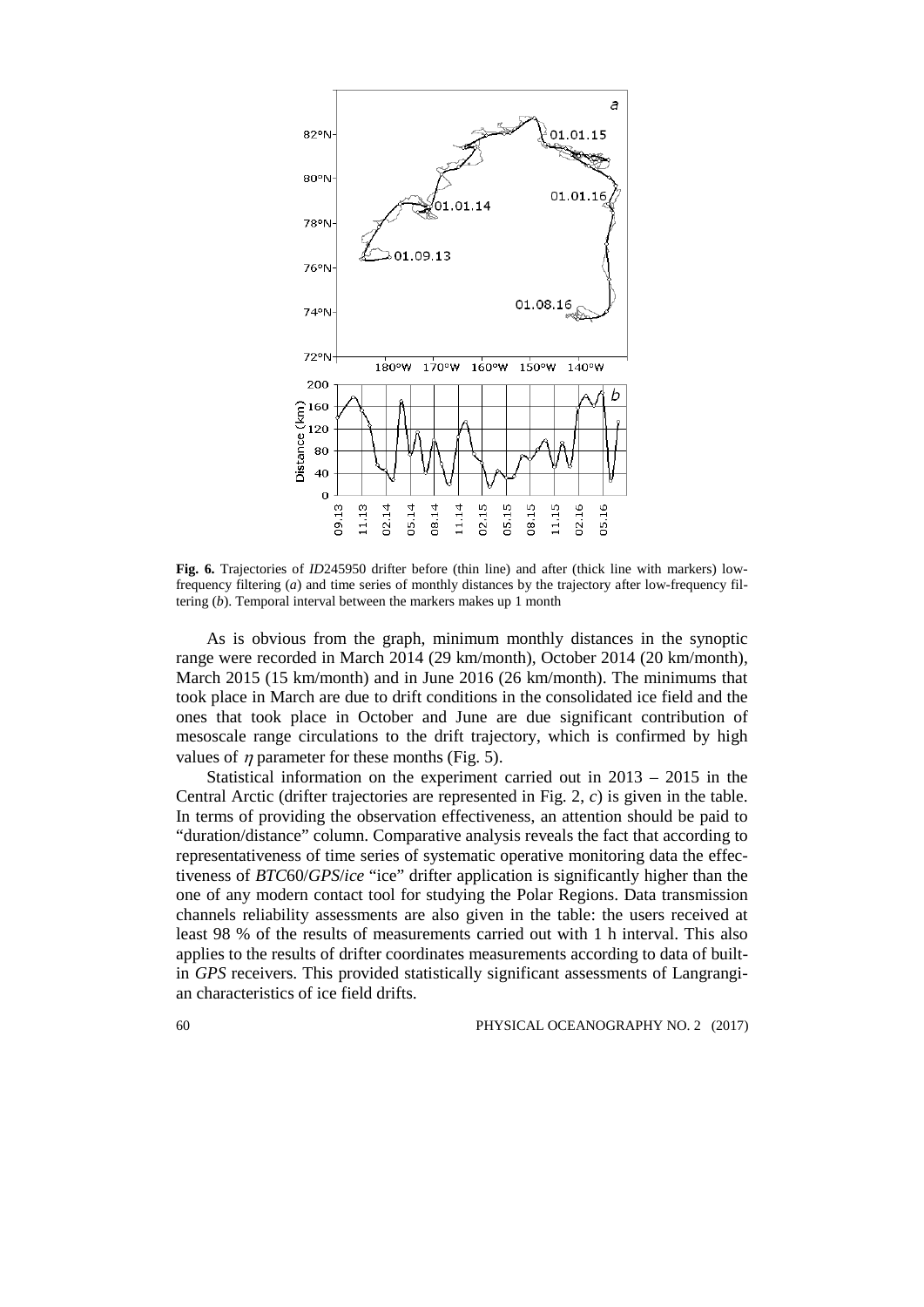|                 | Drift    |          |           | Relative amount | Velocity, m/s |              |
|-----------------|----------|----------|-----------|-----------------|---------------|--------------|
| Drifter         |          |          | duration/ | of received     |               | Root-mean-   |
| number          | start    | finish   | distance. | messages,       | mean          | square devi- |
|                 |          |          | day/km    | $\%$            |               | ation        |
| ID246740        | 30.08.13 | 14.10.14 | 410/4234  | 99.4            | 0.12          | 0.08         |
| ID246950        | 03.09.13 | 15.12.14 | 468/3237  | 98.3            | 0.08          | 0.06         |
| <i>ID247800</i> | 07.09.13 | 23.01.15 | 503/5643  | 99.4            | 0.13          | 0.09         |
| ID233150        | 02.09.14 | 29.07.15 | 331/2316  | 98.5            | 0.08          | 0.07         |

**Information on drifter experiment carried out in 2013 – 2015 in the Central Arctic**

**Observations of upper subglacial ocean layer thermal structure.** A decrease of sea ice area and thickness which, in its turn, leads to higher atmosphere warming and transport of warmer sub-arctic waters to the circumpolar regions  $[10 - 12]$  is an obvious consequence of abnormal (according to observation data obtained in recent years) warming of the Arctic Ocean upper  $(0 - 60 \text{ m})$  layer. The reliability of model forecasts of such situation is largely determined by the development level of the ocean upper layer thermal processes observation system. Remote observation methods (widely used for solving the environmental monitoring problems) require validation on contact measurement data and do not provide the subglacial ocean layer monitoring. For understandable reasons the network of habitable drifting stations of the "North Pole" type can not also be realized with the required spatial-temporal resolution.

Within the framework of the abovementioned *UpTempO* project, the problem of operational systematic monitoring of thermal processes in the upper subglacial ocean layer is solved by applying *BTC*60/*GPS*/*ice*-type drifters.

Long-term series of data on spatial-temporal variability of such layer structural feature as sub-surface temperature maximum, the formation mechanisms of which remain understudied [13, 14], are among the most interesting results of the Arctic Ocean upper layer temperature profiling. The results of drifter monitoring of vertical temperature distribution in the ocean upper layer near the North Pole according to *ID*246740 drifter data (drift trajectory is given in Fig. 2, *c*) are represented in Fig. 7. The explanations in Fig. 7 are taken from [15].



**Fig. 7.** Subglacial ocean layer thermal structure near the North Pole according to *ID*246740 drifter data (September 2013 – October 2014)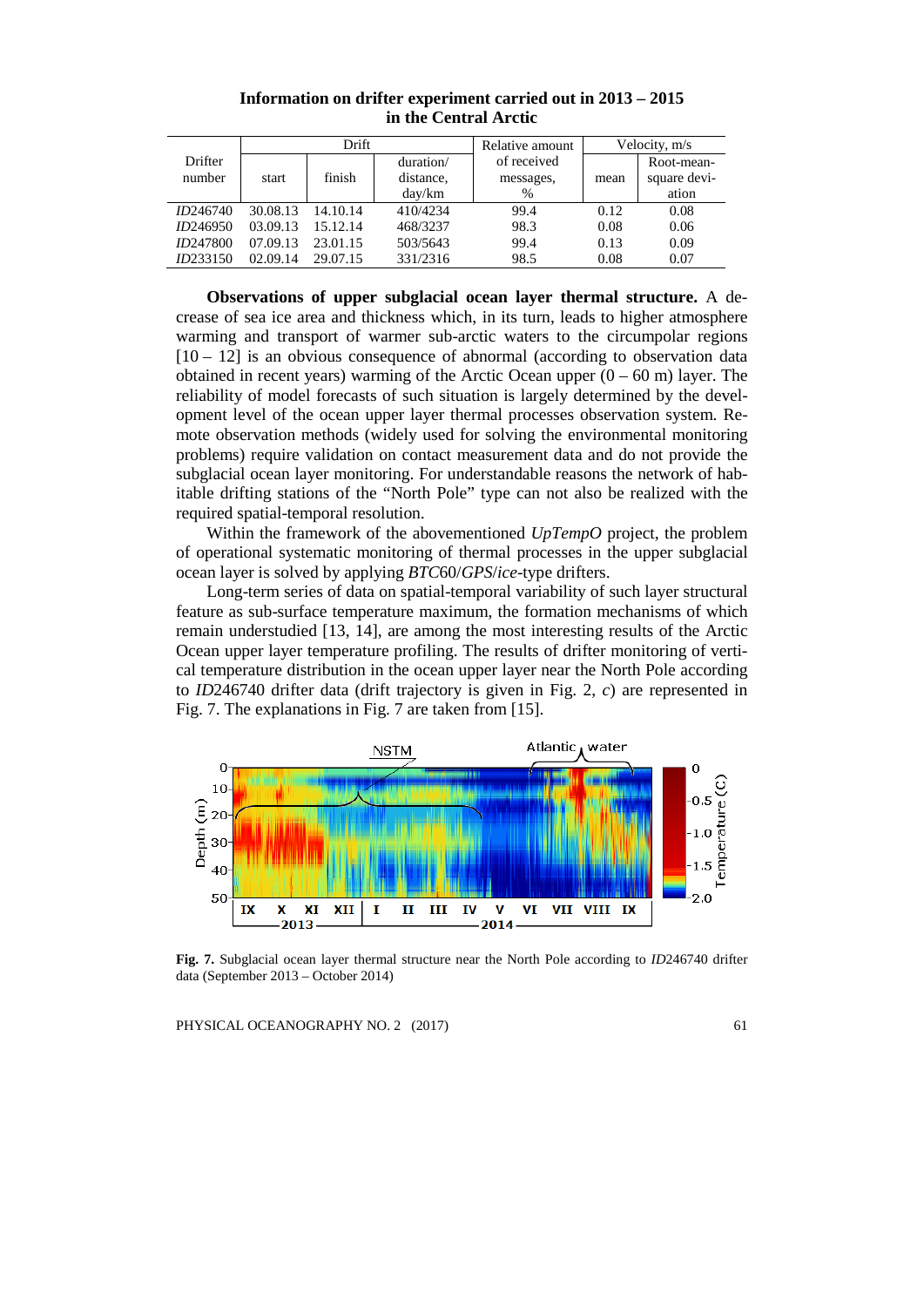Sub-surface temperature maximum was clearly seen in autumn – winter 2013 and in spring 2014. Mean depth of the maximum axis during the observation remained stable and made up  $\sim$  30 m.

The results obtained during the long-term drifter monitoring in the Arctic allow us to refine modern concepts of the sub-surface temperature maximum genesis and evolution, seasonal changes in the heat content of the surface layer [10].

In a number of cases temperature profiling data provides an opportunity to assess the ice thickness and its spatial-temporal variability. The sections of *ID*246740 and *ID*247800 drifter trajectories in the Central Arctic are shown in Fig. 8, *a*. The areas with the temperatures below –1.8 °С are clearly seen in the graphs in Fig. 8, *b* which were plotted on the basis of temperature measurement results on the temperature lines upper horizons of the mentioned drifters. According to the thermal variability, ice thickness at the drift sections denoted by markers reached  $4 - 5$  m. Dynamic characteristics of the ice formation processes can be obtained using the results of drifter trajectory measurements acquired by the data of built-in *GPS* receivers.



**Fig. 8.** The results of ice thickness assessment according to temperature measurement data on the upper temperature line horizons of *ID*246740 and *ID*247800 drifters: *a* – the trajectories of drifts; *b* – time series of temperature profiles. The sections of trajectories corresponding to the temperature profile series by the time are marked by arrows

**Conclusions.** The results of the present analysis should be considered as preliminary. Nevertheless, they convincingly demonstrate the creation of an effective autonomous tool for long-term operational monitoring of the ice field dynamics,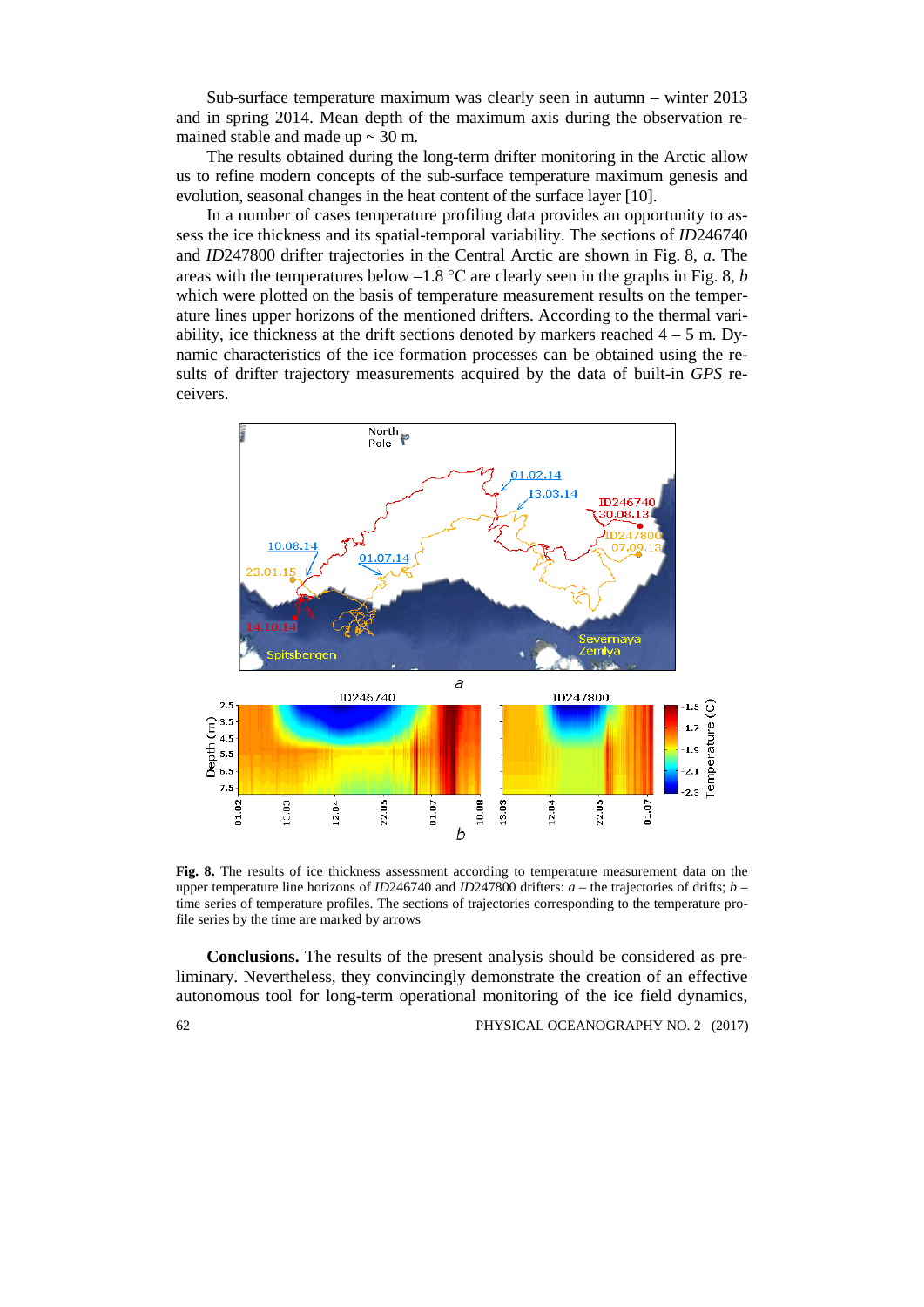thermal processes in the upper ocean layer (including the under-ice one) and the atmospheric pressure fields. Temperature profiling drifters of *BTC*60/*GPS*/*ice* type can be considered as a basic mean of reliable and economical observation system for the ocean polar regions. As a segment of a system for covering the situation in the Arctic, drifter observational network will provide the increase of navigation and oil platforms operation safety on the Arctic shelf, validation of data obtained using the remote methods, the increase of hydrophysical field modeling accuracy. It also will allow reducing the probability of erroneous meteorological forecasts and the ones of ice conditions, refining and even changing the existing concepts of the atmosphere – ice – ocean system interaction character in the Arctic basin.

**Acknowledgements.** The study is carried out within the framework of the State Order No. 0827-2014-0011 "The research of regularities of marine environment condition changes on the basis of operational observations and the data of marine area condition nowcast, forecast and reanalysis system" ("Operative oceanography" code).

## REFERENCES

- 1. Pisarev, S.V., 2012. Opyt Primeneniya Avtomaticheskikh Dreyfuyushchikh Ustroystv dlya Issledovaniya Vodnoy Tolshchi i Ledovogo Pokrova Arktiki v Nachale XXI v*.* [Experience of Using Automatic Drifting Devices to Study the Water Column and Ice Cover in the Arctic at the Beginning of XXI Century]. *Arktika: Ekologiya i Ekonomika*, [e-journal] (4), pp. 66-75. Available at: [http://arctica-ac.ru/docs/4\(8\)/066-075\\_ARKTIKA\\_8\\_2012.pdf](http://arctica-ac.ru/docs/4(8)/066-075_ARKTIKA_8_2012.pdf) [Accessed 5 November 2016] (in Russian).
- 2. Polyarnye Stantsii Rossiyskogo Sektora Arktiki [Polar Stations in the Arctic Russian Sector]. [online] Available at: http://geographyofrussia.com/polyarnye-stancii-rossijskogo-sektoraarktiki/ [Accessed 10 October 2016] (in Russian).
- 3. Sybrandy, A.L*.*, Niiler, P.P., Martin, C., Scuba, W., Charpentier, E. and Meldrum D.T., 2009. Global Drifter Programme – Barometer Drifter Design Reference. DBCP Technical Document No. 4, WOCE Report No. 134/95, SIO Report No. 95/27, 47 p. Available at: http://www.jcommops.org/doc/DBCP/svpb\_design\_manual.pdf [Accessed 10 October 2016].
- 4. Tolstosheev, A.P., Lunev, E.G. and Motyzhev, S.V., 2014. Analiz Rezul'tatov Naturnykh Eksperimentov s Termoprofiliruyushchimi Dreyfuyushchimi Buyami v Chernom More i Drugikh Rayonakh Mirovogo Okeana [The Analysis of Field Experiment Results with Temperature-Profiling Drifting Buoys in the Black Sea and in Other Regions of the World Ocean]. *Morskoy Gidrofizicheskiy Zhurnal*, (5), pp. 9-32 (in Russian).
- 5. Rakovich, N.N., 2000. Osnovy postroeniya setey MicroLAN [Fundamentals of MicroLAN networks]. *Chip News*, (6), pp. 14-17. Available at: http://www.chipnews.ru/html.cgi/arhiv/00\_06/stat\_14.htm [Accessed 1 November 2016] (in Russian).
- 6. Merkin, D.R., 1980. *Vvedenie v Mekhaniku Gibkoy Niti* [Introduction to the Flexible Thread Mechanics]. Moscow: Nauka Publ., 240 p. (in Russian).
- 7. UpTempO. Measuring the Upper Layer Temperature of the Polar Oceans. [on-line] Available at: http://psc.apl.washington.edu/UpTempO/UpTempO [Accessed 10 November 2016].
- 8. Bayankina, T.M., Litvinenko, S.R., Kryl', M.V. and Yurkevich N.Yu., 2017. Database of the Operational Drifter Observations in the Arctic Region. *Physical Oceanography,* [e-journal] (2), pp. 65-74. doi:10.22449/1573-160X-2017-2-65-74
- 9. Motyzhev, S.V., Lunev, E.G. and Tolstosheev, A.P., 2016. The Experience of Barometric Drifter Application for Investigating the World Ocean Arctic Region. *Physical Oceanography*, [e-journal] (4), pp. 47-56. doi:10.22449/1573-160X-2016-4-47-56